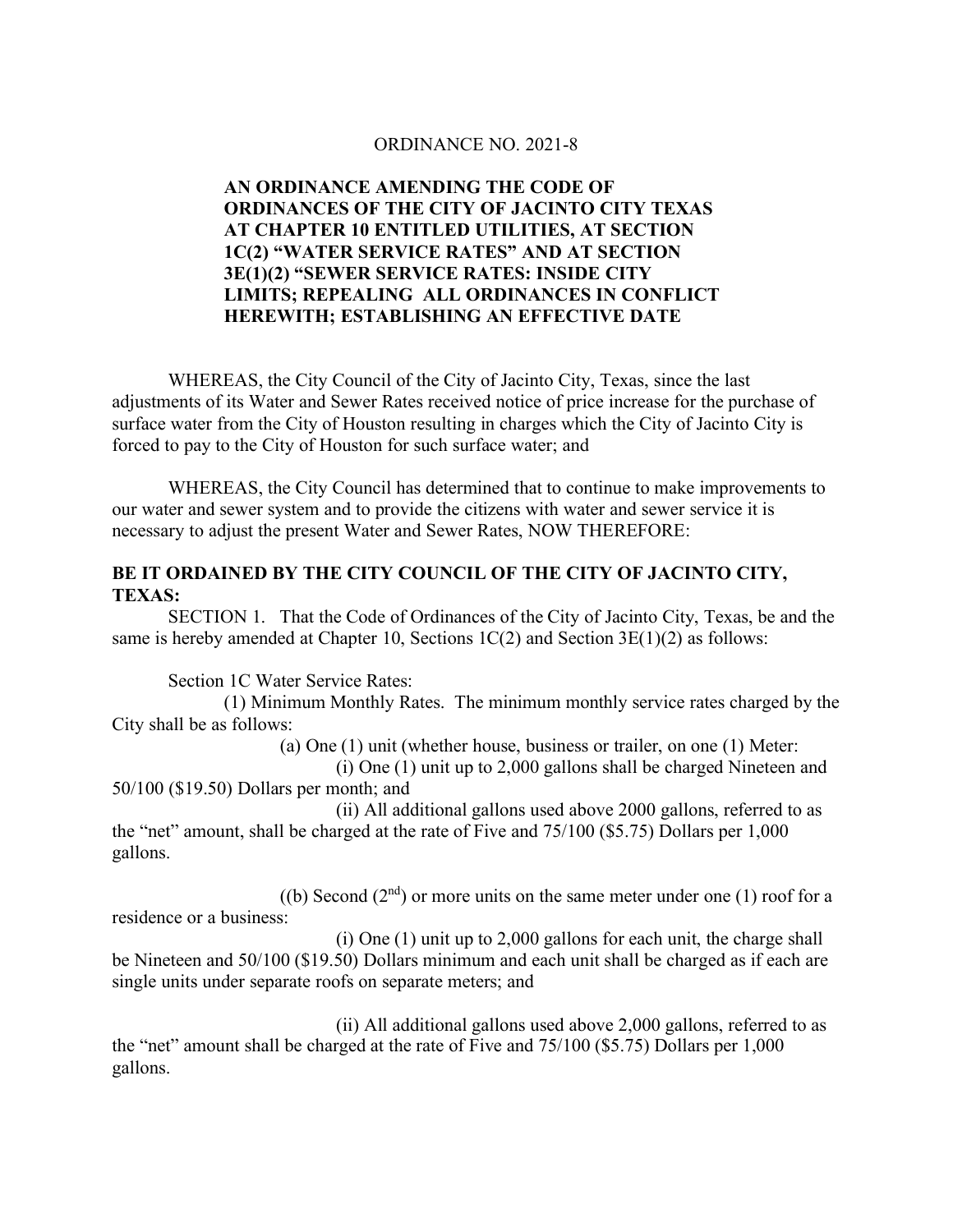1C(2) Water Rate Charge Table The minimum monthly water service rates charged by the City shall be as

follows:

First 2,000 gallons..................\$19.50(minimum) All over 2,000 gallons............ \$ 5.75 per 1,000 gallons.

SECTION 2. That Chapter 10 entitled "Utilities" at Section 3E entitled "Sewer Service Rates; Inside City Limits" of the Code of Ordinances of the City of Jacinto City, Texas, shall be anthe same is hereby amended to read as follows:

3E(1) Sewer Service Rates Inside City Limits Based on Water Usage:

The minimum monthly sewer service rates charged by the city shall be as follows:

(a) One (1) unit (whether house, business or trailer, on one (1) meter:

 (i) One unit up to 2,000 gallons of water consumption or usage as measured by any water meter serving any one (1) unit shall be charged Ten and 30/100 Dollars (\$10.30) minimum; and

(ii) In addition to the minimum sanitary sewer charge of \$10.30 per unit, there shall be an additional monthly charge based upon water consumption or usage as measured by any city water meter of Two and 60/100 Dollars (\$2.60) per 1,000 gallons above 2,000 gallons.

(b) Second (2nd) or more units on the same meter for residence or

business

(I) Per unit, allowing 2,000 gallons of water consumption or usage for each unit, the charge shall be Ten and 30/100 Dollars (\$10.30) minimum per each unit and charged as if each unit is single unit under separate roofs and separate meters; and

(ii) In addition to the minimum sanitary sewer charge of Ten and 30/100 Dollars (\$10.30) per unit, there shall be an additional monthly charge based upon water consumption or usage as measured by any city water meter of Two and 60/100 (\$2.60) per 1,000 gallons above 2,000 gallons.

The charges for all sewer service over 2,000 gallons shall be in addition to and cumulative of the Ten and 30/100 Dollars (\$10.30) minimum monthly charge.

(2) Sewer Rate Charge Table.

The minimum monthly sewer service rates charged by the city shall be as

follows:

First 2,000 gallons...................\$10.30 All over 2,000 gallons..............\$2.60 per 1,000 gallons